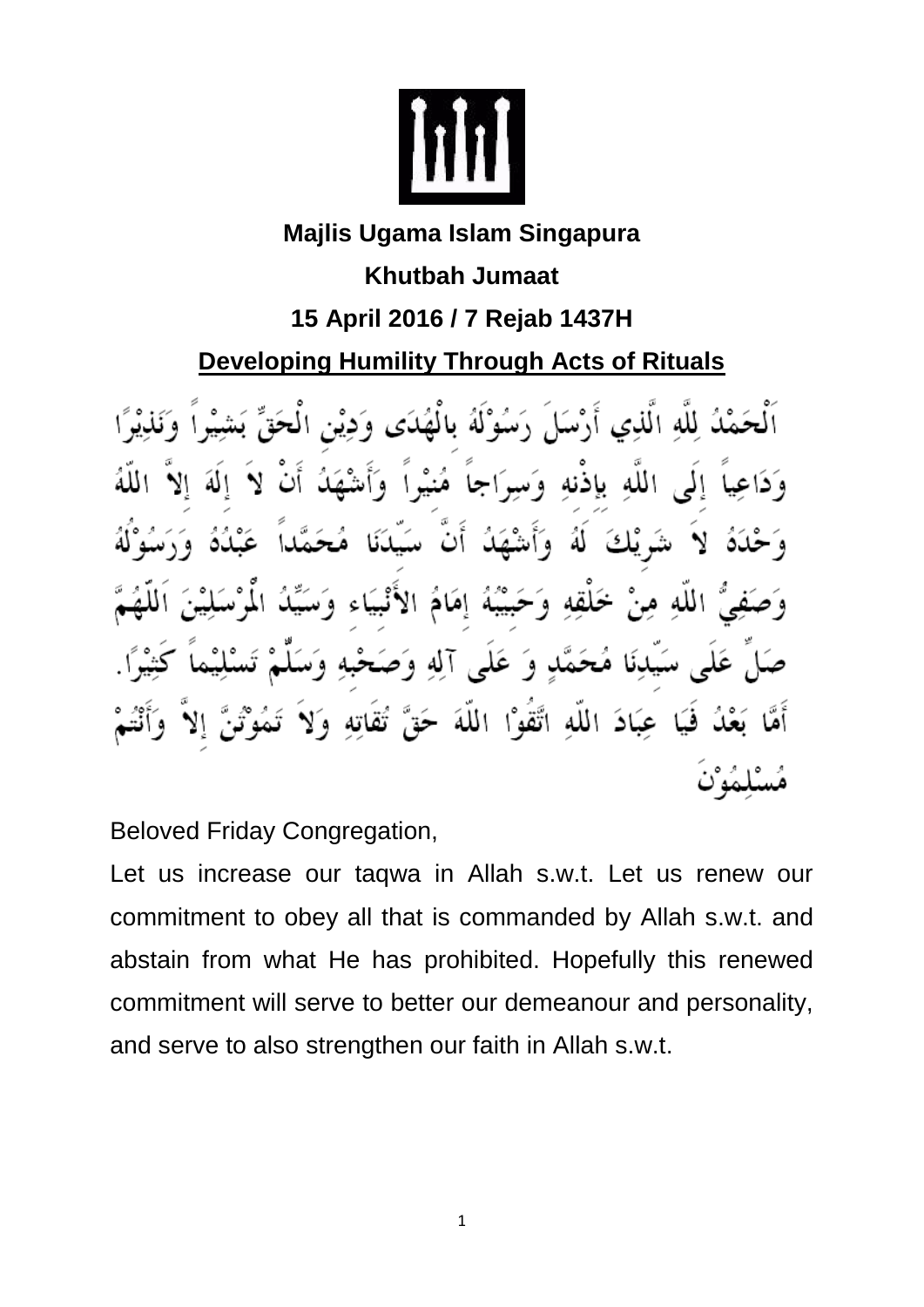Beloved jemaah,

The previous khutbah had discussed on the importance of humility in improving our relationship with God and others. This week, I would like to ask us to reflect on how our daily ritual acts, can also play a crucial role in helping to ensure that we do not succumb to our pride and ego. In fact, if done right, these rituals can ignite the drive to constantly strive for goodness and self-improvement.

My dear brothers, when we really contemplate on the rituals that we perform daily, we will realise that these acts can actually inspire humility, and eliminate pride and selfishness.

One of these rituals is our solat or prayers. For example, at the point when we raise both our hands to make takbir, that is when we have to temporarily leave behind all our assets, our social status, our career, skills and expertise. This is because this is the moment when we have to face the ultimate Possessor or Al-Maalik, and our every move - physical and spiritual - is in deep appreciation of this recitation:

قُلْ إِنَّ صَلَاتِي وَنُسُكِي وَمَحْيَايَ وَمَمَاتِي لِلَّهِ رَبِّ الْعَالَمِينَ

Which means: *Say, "Indeed, my prayer, my rites of sacrifice, my living and my dying are for Allah , Lord of the worlds."* [Al-An'am, verse 162]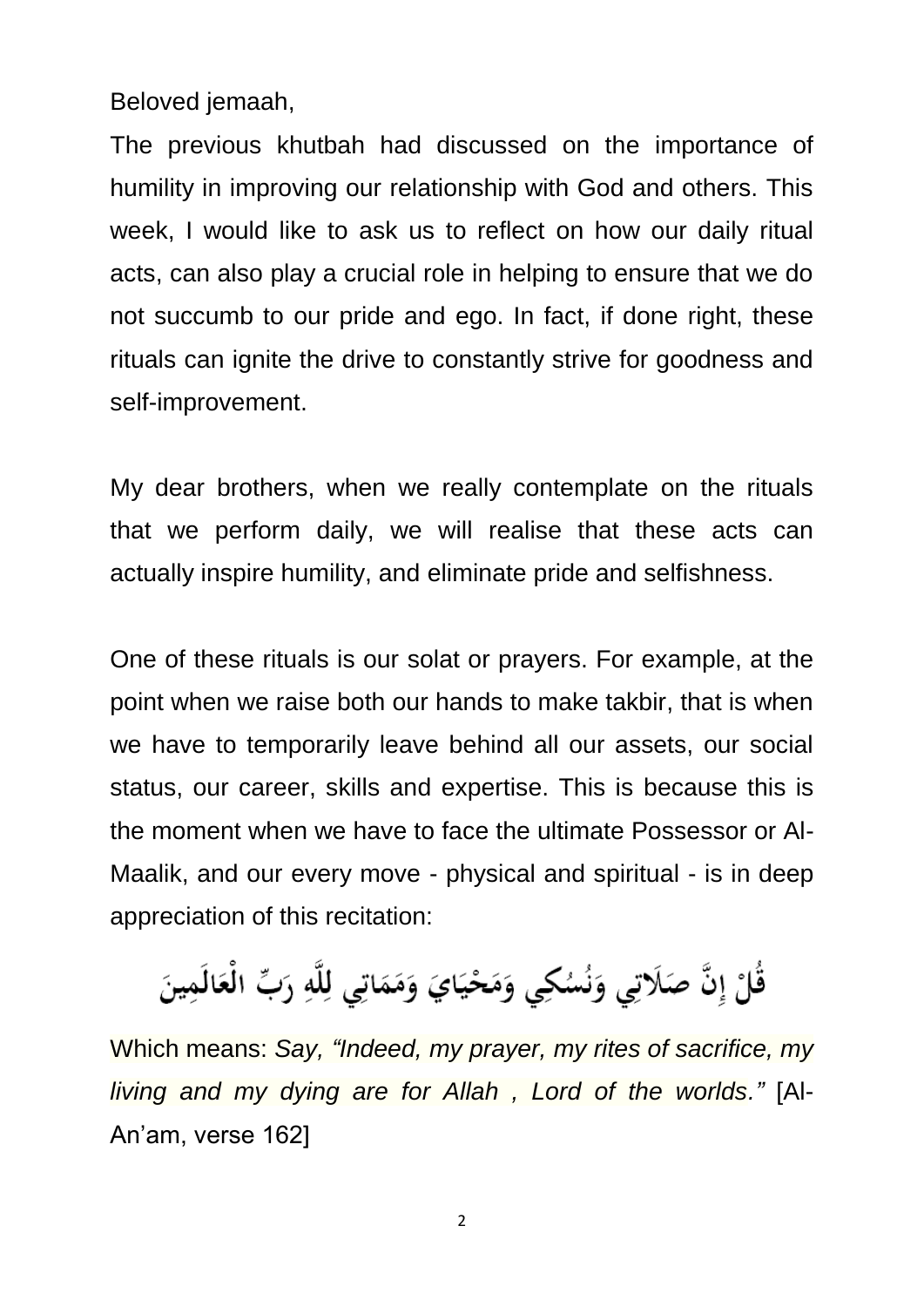Another instance is when we are prostrating; this is when our body falls to the ground in humility, while we utter these words:

سُبَحَانَ رَبِّيَ الأَعْلَى وَبِحَمْدِهِ

Which means: *"Glory be to my Lord who is the Most Highest and in all His praises".* 

## My brothers,

Let us thus increase our gratitude towards Allah. When we receive a blessing, an appreciation or a compliment, let us not forget to recite (*hadza min fadhli Robbi*) or (*masya Allah la quwwata illa billah).*

All of these which I have mentioned above serve to remind us to not be boastful, and to remember that all blessings and praises belong to Allah s.w.t. who is Ar-Razzaaq.

## Beloved jemaah,

In addition to humility to God, we are also taught to humble ourselves to our parents. This is to remind us to not be forgetful of their sacrifices and affection towards us. We need to be a person who is always grateful to the goodness extended to us, so that we realise that we are dependent on others. This would make us more appreciative of their kindness and assistance.

3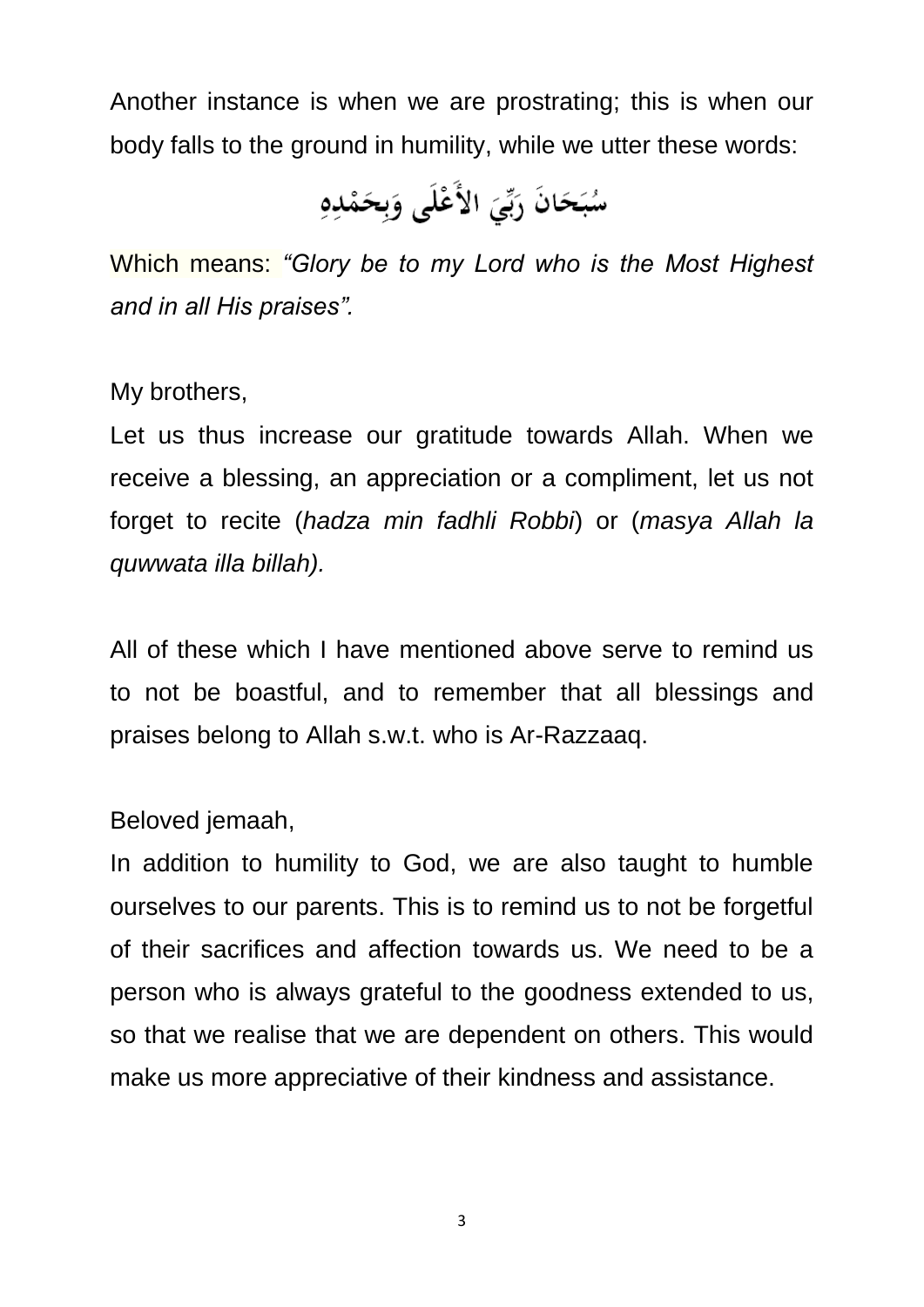The Prophet s.a.w. said in a hadith:

*"Whoever is not grateful to people, is not grateful to Allah."* [Hadith narrated by Ahmad]

This hadith hence serves as a reminder to us that we are weak and are in constant need of others in order to live comfortably. It also reminds us that we were once helpless and weak, but Allah has blessed us with a family and parents who showered us with their love. They took care of us, attended to us and raised us. So let us not forget to always make du'a for them after our every prayer:

## رَبِّ اغْفِرْ لِي وَلِوَالِدَيَّ وَارْحَمْهُمَا كَمَا رَبَّيَانِي صَغِيْرَا

Which means: *"O Allah, please forgive my sins and the sins of my parents, and have mercy upon them, like how they were towards me when they were nurturing me during my childhood."*

Hence, when we are now capable of being independent, let us not let be insolent and boastful. Help those who are in need, just like how Allah had offered us assistance and facilitation when we needed it the most. And it is for this reason too, that Allah has taught us to give alms and pay zakat, so that we share our blessings and the surpluses that Allah has bestowed upon us.

4